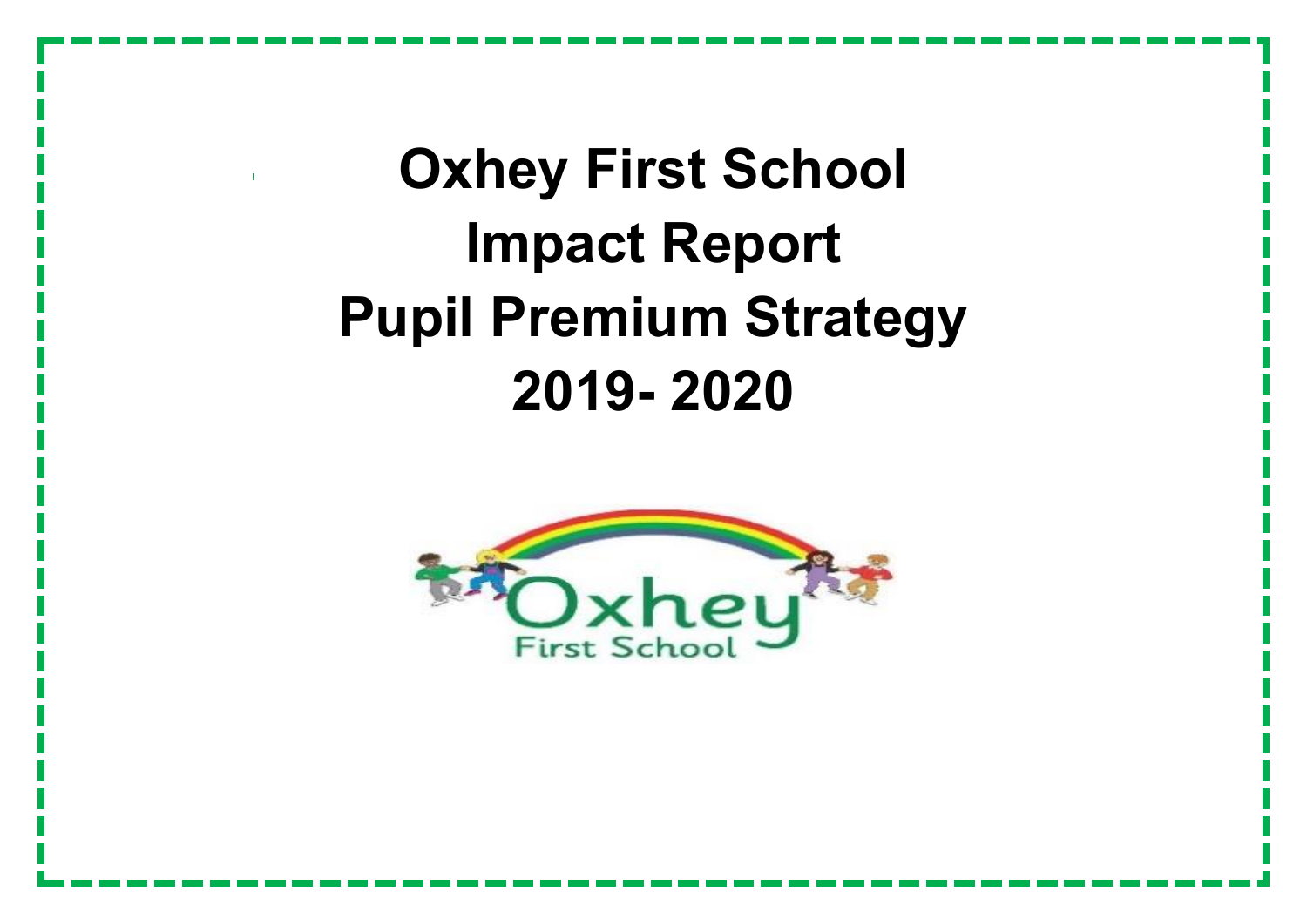## Quality of teaching for all — Screening completed for each DA pupil – actions and reasonable adjustments in place to support areas of need

| Desired outcome                                                                                                                   | Chosen action / approach                                                                                                                                                                                                                                                       | Impact                                                                                                                                                                                                                                                                 |
|-----------------------------------------------------------------------------------------------------------------------------------|--------------------------------------------------------------------------------------------------------------------------------------------------------------------------------------------------------------------------------------------------------------------------------|------------------------------------------------------------------------------------------------------------------------------------------------------------------------------------------------------------------------------------------------------------------------|
| Maintain the accelerated rates of progress<br>for PP eligible pupils in Reception Class to<br>ensure attainment gaps close        | Teaching Assistants to ensure smaller numbers of pupils receive targeted<br>teaching<br>Good practice visits to develop use of facilitator in EE                                                                                                                               | DA pupil is on track in R and W. Intervention is in place to<br>support in both prime and specific areas.<br>EE planning indicates clear purpose and recent learning walk                                                                                              |
|                                                                                                                                   | Staff will ensure quality first teaching across the Phase and provide targeted                                                                                                                                                                                                 | indicates adults facilitate learning around the classroom<br>effectively.                                                                                                                                                                                              |
|                                                                                                                                   | intervention                                                                                                                                                                                                                                                                   | Deeper questioning techniques are in focus and are being                                                                                                                                                                                                               |
|                                                                                                                                   | Promote additional outdoor learning opps to improve engagement and<br>language/communication skills                                                                                                                                                                            | developed throughout the EYFS unit.                                                                                                                                                                                                                                    |
|                                                                                                                                   | EYFS parent workshops to support the early years development                                                                                                                                                                                                                   | AEN and EY Forum funding successfully applied for to<br>support other vulnerable pupils.                                                                                                                                                                               |
|                                                                                                                                   | Conversation corners being a new driven area with the EE EYFS provision                                                                                                                                                                                                        |                                                                                                                                                                                                                                                                        |
|                                                                                                                                   | Early identification of learning difficulties for early years pupils and targeted<br>outside agencies contacted to support                                                                                                                                                     |                                                                                                                                                                                                                                                                        |
|                                                                                                                                   | AEN funding applications made where appropriate                                                                                                                                                                                                                                |                                                                                                                                                                                                                                                                        |
| Improve % of pupils eligible for the grant<br>reaching GD in KS1 and KS 2 in R W and<br>М.                                        | Introduction of new higher level text based reading via Guided reading sessions<br>Review of existing topics<br>Review of flow of writing with regard to HAP pupils<br>Define greater depth features across the MAT- link intervention for potential<br>PPP's to this criteria | No children currently working above ARE -<br>Additional small group work/intervention provided for Y3 DA<br>pupil who potentially may be working at a higher level<br>(writing) Continue to provide correct diet via QFT and RA<br>such as table prompts, WAGOLLs etc. |
| Ensure that in Y1-4 the attainment gap<br>between pupils eligible for the grant and<br>other pupils closes in writing/reading and | Improve the opportunities for writing via CPD including for MAT writing toolkit,<br>promoting independence, afl and teacher assessment.<br>Increase the opportunities for application of writing and across the curriculum                                                     | All DA pupils in Y2, 3 and 4 are on track to meet ARE in<br>Reading and Maths.                                                                                                                                                                                         |
| maths                                                                                                                             | and for pleasure.<br>Access to diagnostic and summative testing materials to enhance progress                                                                                                                                                                                  | Targeted interventions planned and in place for DA pupils -<br>mapped out on provision plans. Compliance and quality of                                                                                                                                                |
|                                                                                                                                   | Focussed additional support from TA<br>Creative writing workshops, small world play and visits to stimulate creativity and<br>vocab.                                                                                                                                           | interventions monitored by inclusion lead and found to be<br>appropriate and having impact. Continue to monitor progress<br>and attainment of this cohort carefully and adjust provision as<br>necessary.                                                              |
|                                                                                                                                   |                                                                                                                                                                                                                                                                                |                                                                                                                                                                                                                                                                        |
|                                                                                                                                   | <b>Total budgeted cost</b>                                                                                                                                                                                                                                                     | £7520                                                                                                                                                                                                                                                                  |

**Targeted support -NB** Screening completed for each DA pupil using the new tool – actions and reasonable adjustments in place to support areas of need

|  | Desired outcome |  |  |  |
|--|-----------------|--|--|--|
|--|-----------------|--|--|--|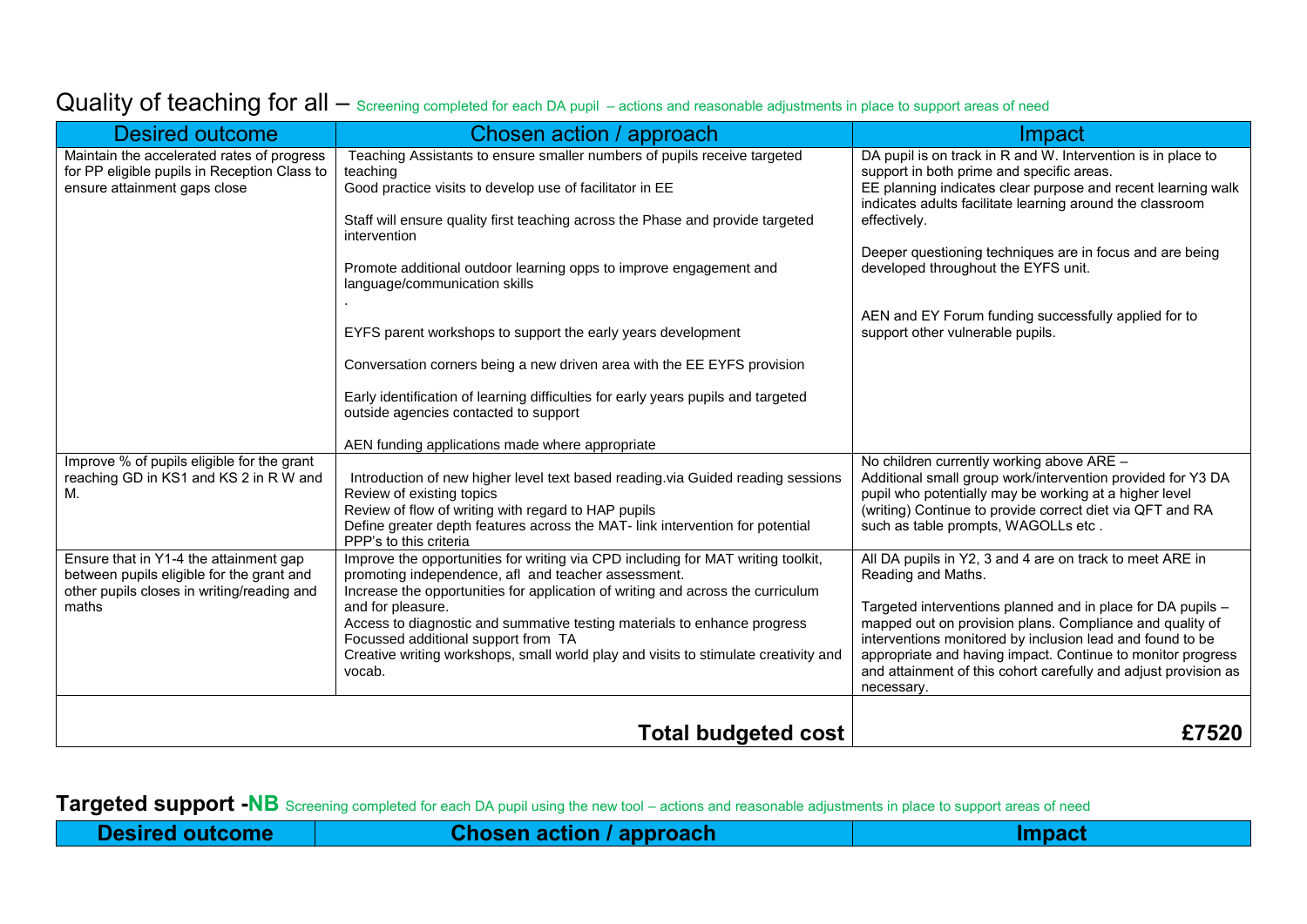| table prompts, WAGOLLs etc.<br>standard in all subjects.<br>All DA in Y2, 3 and 4 are on track to meet ARE in reading<br>Experienced Teachers and support staff identified to lead smaller group teaching of<br>Ensure that in Y1-4 the attainment gap<br>and maths.<br>between pupils eligible for the grant<br>core areas. This ensures 'quality first' teaching.<br>and other pupils closes in reading,<br>Targeted interventions planned and in place for DA pupils -<br>mapped out on provision plans. Compliance and quality of<br>writing and maths<br>Implement some formal interventions to support gross and fine motor skills<br>interventions monitored by Inclusion lead and found to be<br>appropriate and having impact. Continue to monitor progress<br>Apply the strategies from the toolkits and make the reasonable adjustments<br>and attainment of this cohort carefully and adjust provision as<br>necessary.<br>Forest school sessions well attended and supporting<br>Trailblazers to support children with mental health needs<br>Create a whole school approach to<br>identifying, supporting and assessing<br>children's well-being.<br>SEMH issues and provide a wider<br>Mental health team to support families with availability at parents evening and half<br>range of opportunities for social and<br>Specific referrals to Trailblazers in place for targeted children<br>termly dropins<br>and whole-class/group workshops put in place to support and<br>emotional development<br>address need. Close parent/school communication<br>Broaden staff awareness of specific SEMH issues<br>Develop growth mindset approaches in staff and pupils<br>maintained.<br>Forest school KS1 &2 intervention to support mental health wellbeing as required<br>'Calm Corner' areas created with suggested prompts and<br>activities to support self-regulation and emotional well-being.<br>Staff training on SEMH and Growth Mind-set delivered by<br>Trailblazers to all staff and woven through Tiger Learning<br>strategy.<br>SEMH pathway created by SLT - to be rolled out to staff |                                           | <b>Total budgeted cost</b> | £5,000 |
|--------------------------------------------------------------------------------------------------------------------------------------------------------------------------------------------------------------------------------------------------------------------------------------------------------------------------------------------------------------------------------------------------------------------------------------------------------------------------------------------------------------------------------------------------------------------------------------------------------------------------------------------------------------------------------------------------------------------------------------------------------------------------------------------------------------------------------------------------------------------------------------------------------------------------------------------------------------------------------------------------------------------------------------------------------------------------------------------------------------------------------------------------------------------------------------------------------------------------------------------------------------------------------------------------------------------------------------------------------------------------------------------------------------------------------------------------------------------------------------------------------------------------------------------------------------------------------------------------------------------------------------------------------------------------------------------------------------------------------------------------------------------------------------------------------------------------------------------------------------------------------------------------------------------------------------------------------------------------------------------------------------------------------------------------------------------------------------------------------------------|-------------------------------------------|----------------------------|--------|
|                                                                                                                                                                                                                                                                                                                                                                                                                                                                                                                                                                                                                                                                                                                                                                                                                                                                                                                                                                                                                                                                                                                                                                                                                                                                                                                                                                                                                                                                                                                                                                                                                                                                                                                                                                                                                                                                                                                                                                                                                                                                                                                    |                                           |                            |        |
|                                                                                                                                                                                                                                                                                                                                                                                                                                                                                                                                                                                                                                                                                                                                                                                                                                                                                                                                                                                                                                                                                                                                                                                                                                                                                                                                                                                                                                                                                                                                                                                                                                                                                                                                                                                                                                                                                                                                                                                                                                                                                                                    |                                           |                            |        |
|                                                                                                                                                                                                                                                                                                                                                                                                                                                                                                                                                                                                                                                                                                                                                                                                                                                                                                                                                                                                                                                                                                                                                                                                                                                                                                                                                                                                                                                                                                                                                                                                                                                                                                                                                                                                                                                                                                                                                                                                                                                                                                                    |                                           |                            |        |
|                                                                                                                                                                                                                                                                                                                                                                                                                                                                                                                                                                                                                                                                                                                                                                                                                                                                                                                                                                                                                                                                                                                                                                                                                                                                                                                                                                                                                                                                                                                                                                                                                                                                                                                                                                                                                                                                                                                                                                                                                                                                                                                    |                                           |                            |        |
|                                                                                                                                                                                                                                                                                                                                                                                                                                                                                                                                                                                                                                                                                                                                                                                                                                                                                                                                                                                                                                                                                                                                                                                                                                                                                                                                                                                                                                                                                                                                                                                                                                                                                                                                                                                                                                                                                                                                                                                                                                                                                                                    |                                           |                            |        |
|                                                                                                                                                                                                                                                                                                                                                                                                                                                                                                                                                                                                                                                                                                                                                                                                                                                                                                                                                                                                                                                                                                                                                                                                                                                                                                                                                                                                                                                                                                                                                                                                                                                                                                                                                                                                                                                                                                                                                                                                                                                                                                                    |                                           |                            |        |
|                                                                                                                                                                                                                                                                                                                                                                                                                                                                                                                                                                                                                                                                                                                                                                                                                                                                                                                                                                                                                                                                                                                                                                                                                                                                                                                                                                                                                                                                                                                                                                                                                                                                                                                                                                                                                                                                                                                                                                                                                                                                                                                    |                                           |                            |        |
|                                                                                                                                                                                                                                                                                                                                                                                                                                                                                                                                                                                                                                                                                                                                                                                                                                                                                                                                                                                                                                                                                                                                                                                                                                                                                                                                                                                                                                                                                                                                                                                                                                                                                                                                                                                                                                                                                                                                                                                                                                                                                                                    |                                           |                            |        |
| Provide additional small group work/intervention for Highest ability PP eligible pupils<br>Additional small group work/intervention provided for Y3 pupil<br>Improve attainment at the end of Key<br>Stage 1 and 2 by ensuring that<br>who potentially may be working at a higher level (writing)<br>potential and higher ability pupils<br>Continue to provide correct diet via QFT and RA such as                                                                                                                                                                                                                                                                                                                                                                                                                                                                                                                                                                                                                                                                                                                                                                                                                                                                                                                                                                                                                                                                                                                                                                                                                                                                                                                                                                                                                                                                                                                                                                                                                                                                                                                | eligible for the grant achieve the higher |                            |        |

## **Other Approaches – NB** Screening completed for each DA pupil using the new tool – actions and reasonable adjustments in place to support areas of need

| <b>Desired outcome</b>                                              | <b>Chosen action / approach</b>                                                                                                                                                                                                    | <b>Impact</b>                                                                                                                 |
|---------------------------------------------------------------------|------------------------------------------------------------------------------------------------------------------------------------------------------------------------------------------------------------------------------------|-------------------------------------------------------------------------------------------------------------------------------|
| Significantly close the attendance gap<br>between PP and NPP pupils | Daily contact/monitoring<br>Support clinics<br>Accessibility to support online, face to face and paper based<br>Target focus families for intense support<br>Provide breakfast club<br>Provide for basic needs-clothes / equipment | Attendance excellent across all PP children. Lower<br>attendance is due to illness, which is in-line with non-PP<br>children. |
|                                                                     | Pupil Premium Music for Youth Concert – attended by KS2 DA pupils                                                                                                                                                                  | Pupils attended Music for Youth Concert and experienced<br>live music in a prestigious venue. Aspirations raised              |